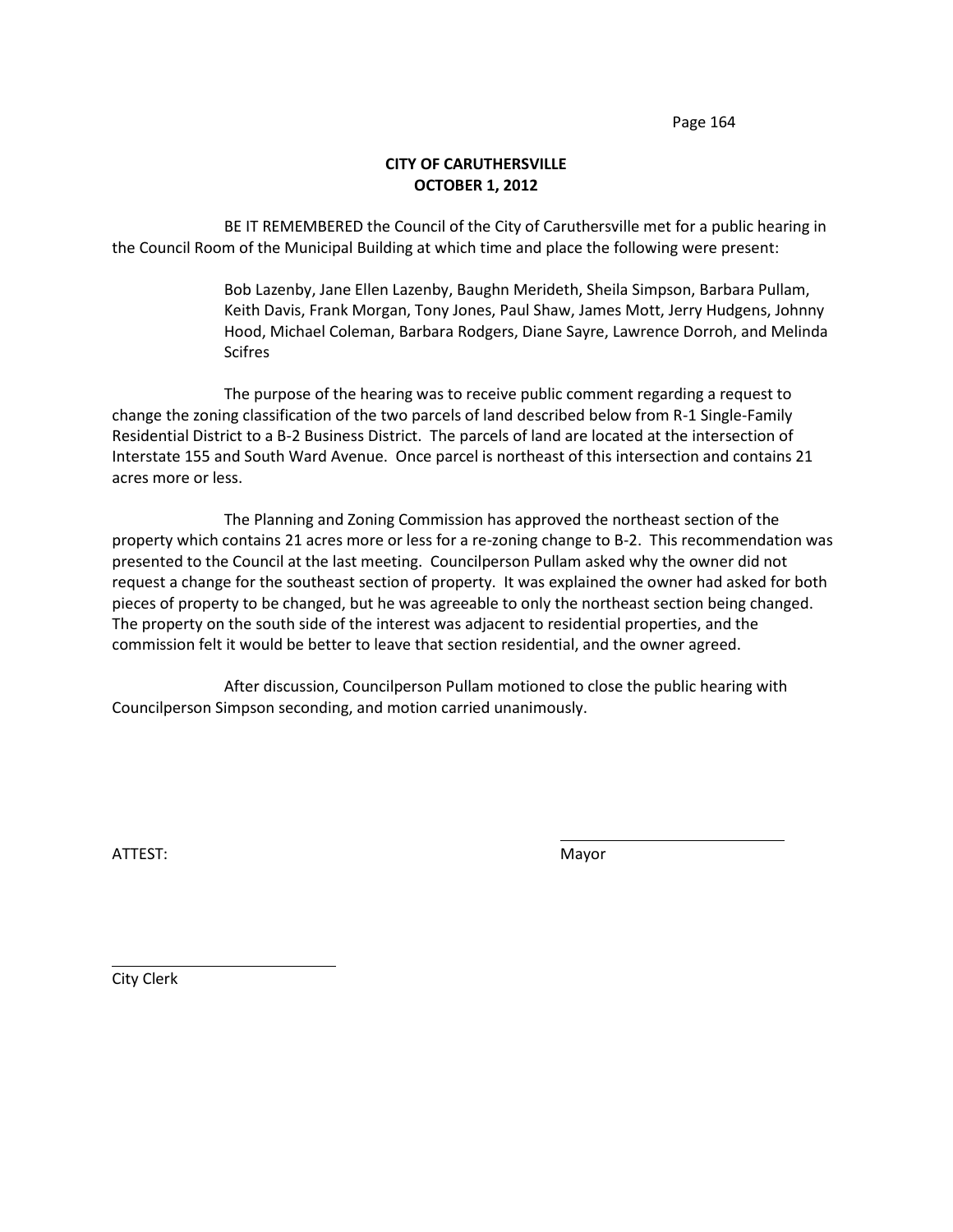**CITY OF CARUTHERSVILLE October 1, 2012**

The Council of the City of Caruthersville met in regular session in the Council of the Municipal Building on Monday, October 1, 2012, at 5:10 p.m., at which time and place the following were present:

| Diane Sayre       | Mayor                 |
|-------------------|-----------------------|
| Melinda Scifres   | <b>City Clerk</b>     |
| Lawrence Dorroh   | <b>City Counselor</b> |
| <b>Tony Jones</b> | Sergeant at Arms      |
| Grantham (Absent) | Councilperson         |
| Hood              | Councilperson         |
| Merideth          | Councilperson         |
| Morgan            | Councilperson         |
| Mott              | Councilperson         |
| Pullam            | Councilperson         |
| Rodgers           | Councilperson         |
| Simpson           | Councilperson         |

The number of members necessary to consider a quorum being present, the Mayor called the meeting to order and announced the meeting was in session for the transaction of business.

The first order of business to come before the Council was the approval of the minutes of the last meeting. Upon motion duly made by Councilperson Mott, seconded by Councilperson Rodgers, the minutes were approved unanimously.

The next order of business to come before the Council was the payment of the bills. Upon motion duly made by Councilperson Hood, seconded by Councilperson Merideth, the bills were approved for payment.

Councilperson Morgan then reported the fire department had responded to four fire calls from September 20<sup>th</sup> through October 1<sup>st</sup>.

Councilperson Hood then reported on progress made by VanDevanter Engineering on the water plant, and numerous other projects that have started.

Councilperson Merideth reported the Street and Sanitation crews have been picking up limbs, patching potholes, hauled several loads of debris to Tennessee, assisted the water department with a water leak in the 600 block of Ward, and completed repairs of street breaks on East 13<sup>th</sup> Street, 9<sup>th</sup> and Oak, 600 block of Eastwood, and 600 block of Ward Avenue. Mr. Rushing has checked on a lid for the drain box at  $13<sup>th</sup>$  and Grand and it is now ready for pickup. There was a mishap with the tractor so the mowing of the grass has been delayed. The windshield has been knocked out of the tractor. The street sweeper will start running again on Wednesday, October 3, when the operator comes back from vacation.

Page 165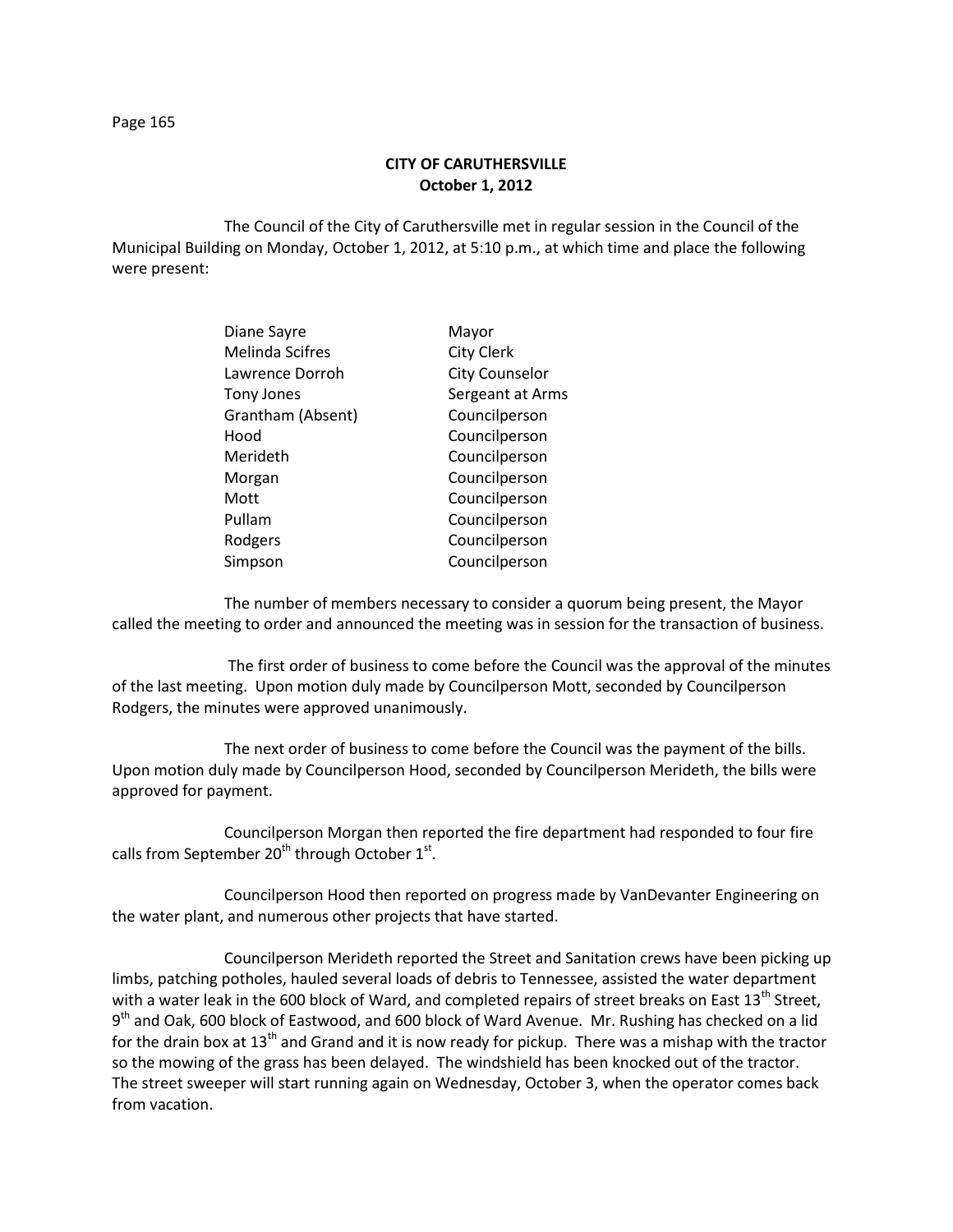Councilperson Rodgers reported she had received complaints regarding the children using the incline at 9<sup>th</sup> and Adams as a ramp for their bicycles, and a lot of debris and litter is in that location. Terry Rushing reported he had signs that he will put in that area regarding littering. He will check with the engineer to see if the incline on the lift station can be removed.

Keith Davis, Parks/Recreation Director, reported everything is running good at the center. The Pee-Wee football games have started, and the last game is scheduled for the October 27<sup>th</sup>. Kick ball sign-ups will be starting soon. The women's softball league has started, and is running smoothly.

Terry Rushing reported the property at 1000 Madison has been deeded to the City, and it will be demolished. A right of entry has been signed for the pink house on the McCoy Salvage property. He is working with the County Commission on the property at 506 E. 13<sup>th</sup> to possibly demo the structure. The lot in the 1900 block of Carroll has been cleaned up. He has been tracking down the owners of the property between  $16<sup>th</sup>$  and  $20<sup>th</sup>$  and Chaffin and Levee Road to get the owners to clean up the property.

Councilperson Simpson asked where the City stands on the demolition of the structure on Carleton. Mr. Rushing stated he is sending out the notice on the property.

Mr. Rushing then reported the PAPI lights at the airport have not operated since they were installed. He has been working on the issue to get the problem corrected. A contractor has looked at the lights, and determined baffles need to be placed on the lights. The repair would cost \$2,649.00, and it would take 203 weeks for the baffles to come in. Mayor Sayre recommended the Council approve an amendment to the Sales Tax budget for this repair in the amount of \$2,700.00. After discussion, Councilperson Pullam motioned the amendment from Sales Tax in the amount of \$2,700 be approved, with Councilperson Merideth seconding, and motion carried unanimously.

Assistant Police Chief Jerry Hudgens then appeared before the Council regarding Halloween. The Police and Fire Department would like to offer the children an alternative way to celebrate Halloween. The departments would like to have a "Trunk or Treat" at the Public Safety Center. This would be a safe alternative for the children rather than running door to door, and in the streets. People could park their cars on the parking lot, and decorate their trunks. The candy would be handed out from the trunks of cars, and the children would be in a safe environment. He has talked with the coordinator of the Halloween parade at First State Bank, and asked that the parade end at the Public Safety Center so the kids would be in one spot. The prizes for the best costumes would be given out at the Public Safety Building. This would keep the traffic down in areas all over the city, and a much safer atmosphere for the kids. Citizens would not have to hand out candy to children, but are welcome to donate candy to the police and fire department for the event. Councilperson Rodgers was concerned that this would mean children could not go to a relative's home for traditional candy on Halloween from Grandmothers, Aunts, Cousins, and so forth. Counselor Dorroh stated an ordinance would need to be drafted, and the ordinance could be written to allow children the opportunity to visit a relative's home. Donald Jones appeared before the Council to report churches have been doing this for several years, and it is a lot of fun for the children and adults. Many of the adults dress up to join in the spirit of the event. Mayor Sayre reported that hot dogs and juice boxes could be served to the kids before they leave the center, and the policemen and fireman could assist the children across the street.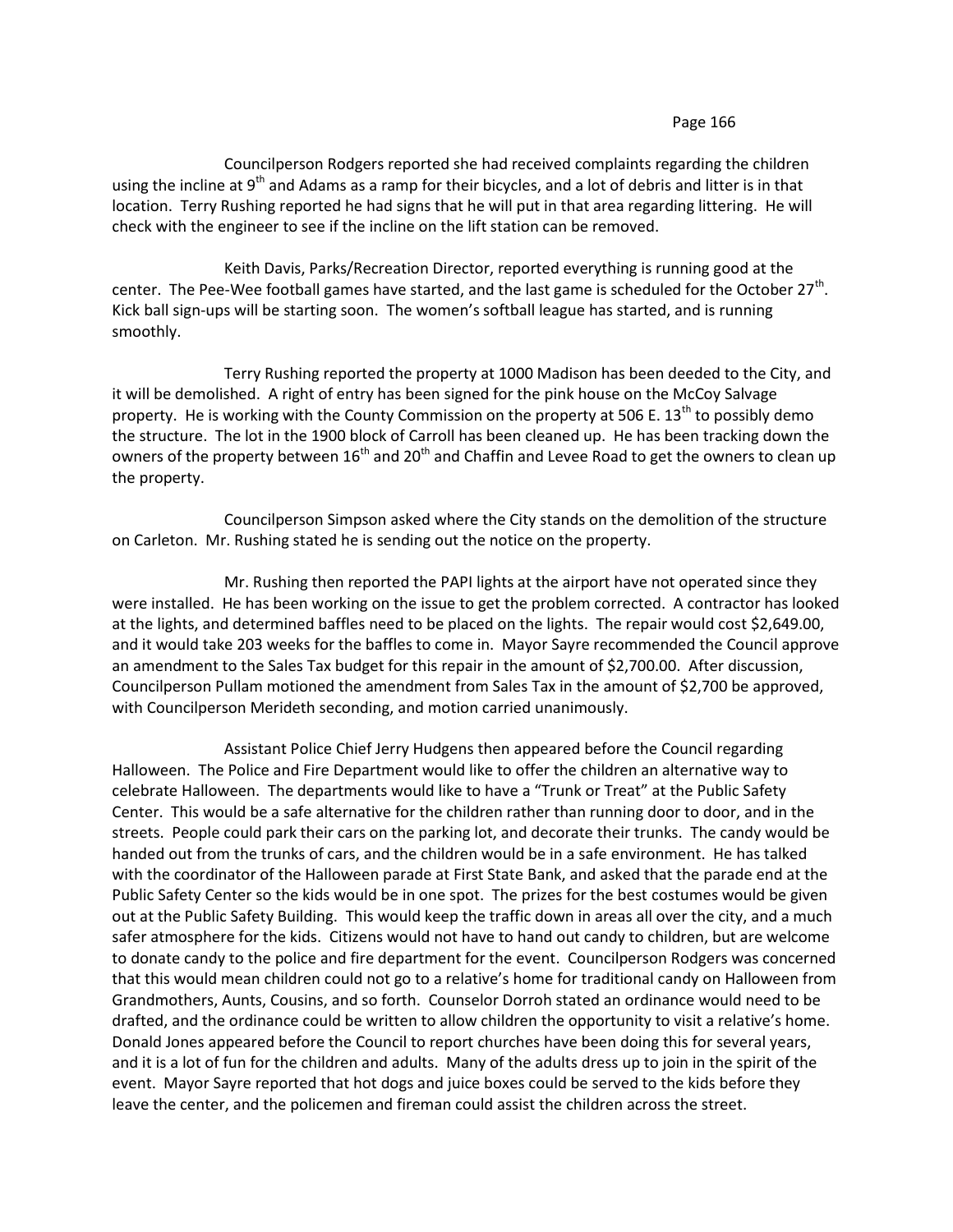Councilperson Hood reported since this is a first time event, some families may not participate. Police Chief Jones reported the police and fire department plan on getting the news out for the event. Assistant Chief Hudgens stated families could encourage other family members to set up at the Public Safety Building and participate in the event. After discussion, Councilperson Merideth motioned to continue planning this event and prepare an ordinance, with Councilperson Morgan seconding, and roll call was asked for, which resulted in the following vote:

| Hood     | Yes     |     | Mott    | Yes |
|----------|---------|-----|---------|-----|
| Merideth | Yes     |     | Pullam  | Yes |
| Morgan   | Yes     |     | Rodgers | Yes |
|          | Simpson | Yes |         |     |

Mayor Sayre then thanked Councilpersons Grantham and Simpson for decorating the front lawn of the Municipal Building for the Homecoming Parade. The biggest part of the town participated in the "Go Big Red", and the town looked great.

Mayor Sayre then reported that she and Mr. Rushing had met with a roofing contractor regarding the roof at the Recreation Center, Armory, and Cupples buildings. The roof at the recreation center has been turned into the insurance company, because the damage was due to high winds during a recent storm. However, the roof on the other two buildings is simply deterioration from age. Estimates for the rec center were \$13,000, and the Armory was \$92,000. Mr. Rushing reported the Armory needs a total roof, and the old roof will have to be torn off. Mayor Sayre stated she had discussed the financing with the CPA, and he felt funds for the Armory roof be taken from the Capitol Improvement Sales Tax Fund, and the recreation center could be taken from the gaming fund. Hopefully, the insurance will cover at least one-half of the cost of the roof. The roof at the Cupples Building will be patched to fix the worst parts of the roof, and stop the leaks. A cost for patching is being sought. The Mayor then asked the Council to proceed with the repair of the roof at the recreation center and the Armory. After discussion, Councilperson Mott motioned to approve the advertising for bids on the rec center and the Armory, with Councilperson Morgan seconding, and motion carried.

After discussion, Councilperson Rodgers offered and moved the approval of the following ordinance and the same was read by title for the first time:

## BILL NO. 2012-08 ORDINANCE NO. 2012-08

# **AN ORDINANCE CHANGING THE ZONING CLASSIFICATION OF CERTAIN PROPERTY FROM THE R-1 SINGLE FAMILY RESIDENTAIL DISTRICT TO THE B-2 BUSINESS DISTRICT**

After discussion the unanimous consent of the Council is asked for a second reading of Bill No. 2012-08 which is granted and Bill No. 2012-08 is read the second time. The question before the Council now is shall Bill No. 2012-08 to be known as Ordinance No. 2012-08 pass and become law as read the second time, which resulted in the following vote on said question, to-wit: